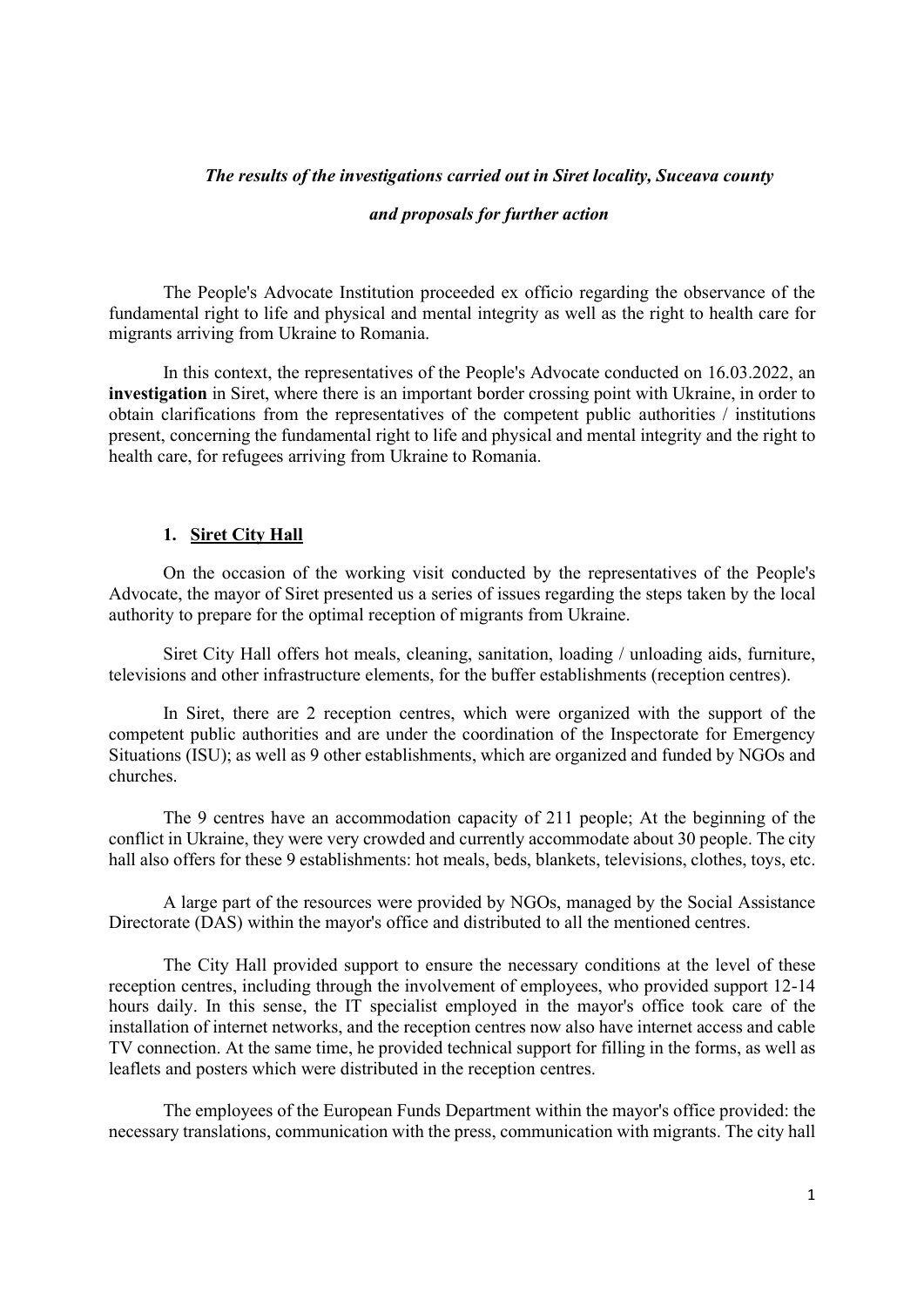also organizes a Help Desk activity, useful information for migrants is published on the city hall's website and there is a telephone number that can be called 24 hours a day.

The mayor's office is currently working on creating a map of the presence of Ukrainians in the community. This mapping is done in order to organize schooling, provide social assistance and even identify job opportunities.

Representatives of AJOFM Suceava went to Siret and offered about 400 jobs, to which migrants arriving from Ukraine have the opportunity to apply. At this moment, several people have already been hired in Suceava County.

Most Ukrainians, however, are only in transit in Romania. About 120,000 Ukrainians passed through the city of Siret, of whom about a quarter (30,000) remained in the country.

Infrastructure (lighting, maintenance and replacement of damaged sanitary ware, etc.) and customs cleaning were provided by the city hall, although they should have been organized at customs level.

All support was provided by the mayor's office, given that the budget for emergencies was 0 at the moment. Bills for medicines, connection to utilities (electricity, etc.), energy consumption, equipment (electric heaters, etc.) have not been paid so far. The institution of the Prefect of Suceava County centralizes these expenses, and the amounts will be provided, most likely, from the Government Reserve Fund. Accessing European funds is more difficult and takes a relatively long time.

The most pressing problem reported by the mayor of Suceava is the financial resource for the payment of overtime performed by the employees of the mayor's office, as well as the identification of legal solutions in this regard and the provision of financial resources for the mentioned outstanding invoices.

At the Siret border crossing, a command centre was organized, consisting of representatives of the Inspectorate for Emergency Situations, the Border Police, the General Inspectorate for Immigration, the Public Health Directorate, the County Council, the School Inspectorate. At the level of this command, decisions are made to ensure the necessary support for those arriving from abroad (transport, accommodation, etc.).

# 2. Siret border crossing point

At the Siret border crossing point were identified the representatives, seconded from all over the country, of the following public authorities / institutions and discussions were held with them: Inspectorate for Emergency Situations (ISU), including SMURD, Border Police, Health Directorate Public Suceava (DSP), General Directorate of Social Assistance and Child Protection (DGASPC).

In addition to the work points of public institutions / authorities, in the vicinity of the customs there were numerous stands belonging to NGOs with food, clothes, cosmetics and other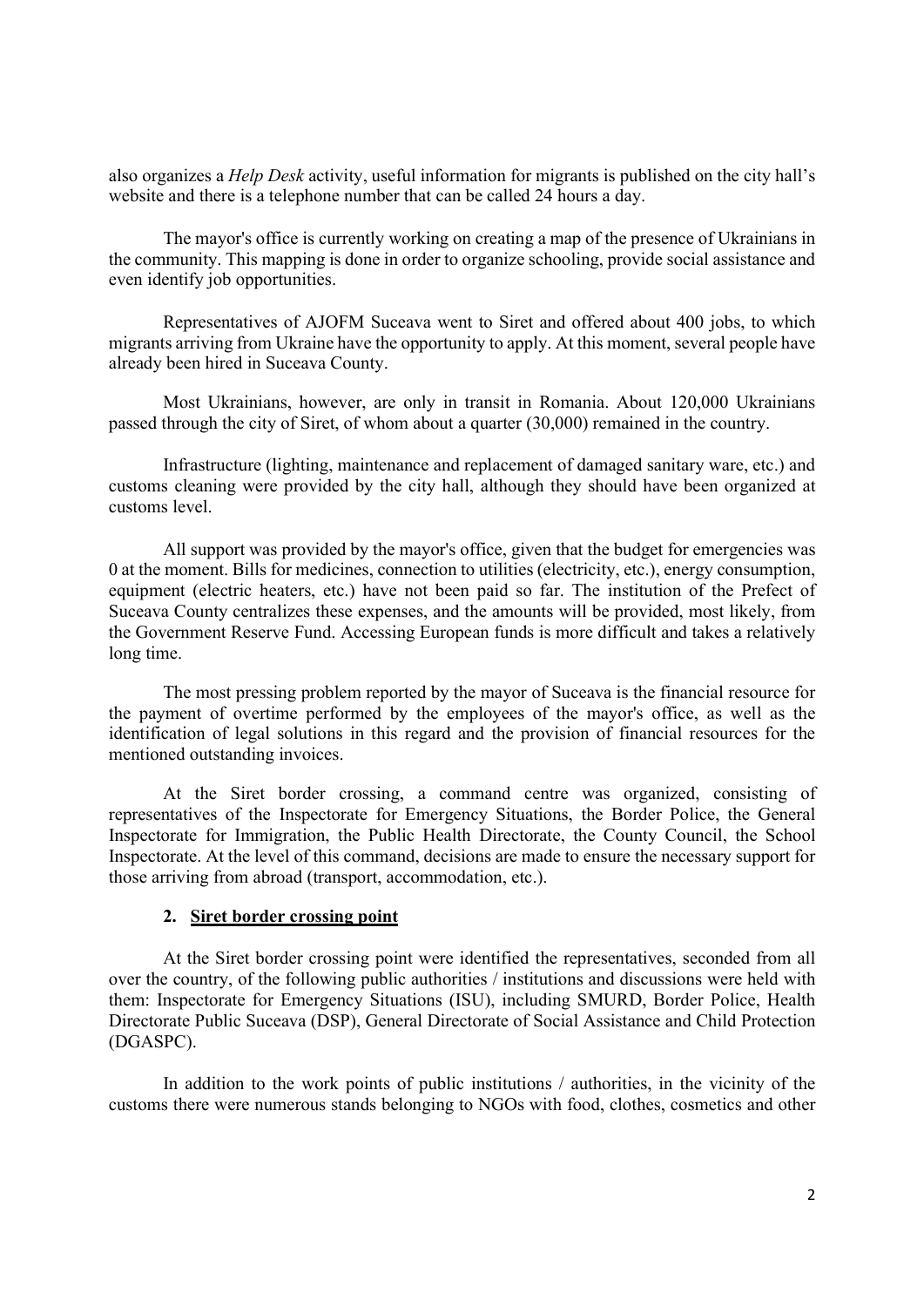objects necessary for those arriving in the country, a mobile hospital located by the Turkish Embassy, veterinary ambulance and animal feed.

In the immediate vicinity of the Siret Customs, an advanced ISU operational point was organized, especially for the situation of migrants arriving from Ukraine.

Migrants usually arrive in waves. Each day, about 2000-3000 people cross the border. At the time of the survey, there was a low influx of people arriving in Romania, but there were periods when their number was much higher.

In the beginning, many of the people who arrived had financial means, but in time, people who needed assistance began to come. There is a possibility that in the future, the flow of migrants will increase again at the border.

Upon entering the country, the migrants are picked up by the gendarmes and accompanied to the triage area where they are asked what they want to do next. ISU volunteer translators and firefighters talk with the migrants to identify the next steps needed to get them into the country in good condition.

ISU firefighters and volunteers were provided with badges, inscribed in Ukrainian, English and Romanian, indicating the service for which each was responsible: transport, accommodation, translator, volunteer. This makes it easier for migrants to ask for the support they want.

Leaflets with useful information in Ukrainian were also distributed, as well as a Guide on the legal regime, rights and obligations of Ukrainian refugees in Romania.

Representatives of the General Inspectorate for Immigration intervene when there are asylum seekers.

An application has been developed by ISU in which all the means of transport available at the border are registered. Transport is provided both free of charge and for a fee by public authorities and by the private sector.

At the border there were tents where those who arrived could be accommodated until the identification of a means of transport to the desired destination.

The transport availability is monitored and groups are gathered to occupy seats in the means of transport. In Suceava County, ISU provides free transportation by minibus, including to reception centres. Free transport on other desired routes is provided mainly by volunteers.

The Bulgarian Embassy sends daily means of transport to Bulgaria. There are also foreign volunteers (from Spain, Portugal, etc.) who come with aid and provide transportation.

The biggest problem identified is the language barrier, however, at the moment, there are enough volunteer translators, but in the long run difficulties could arise.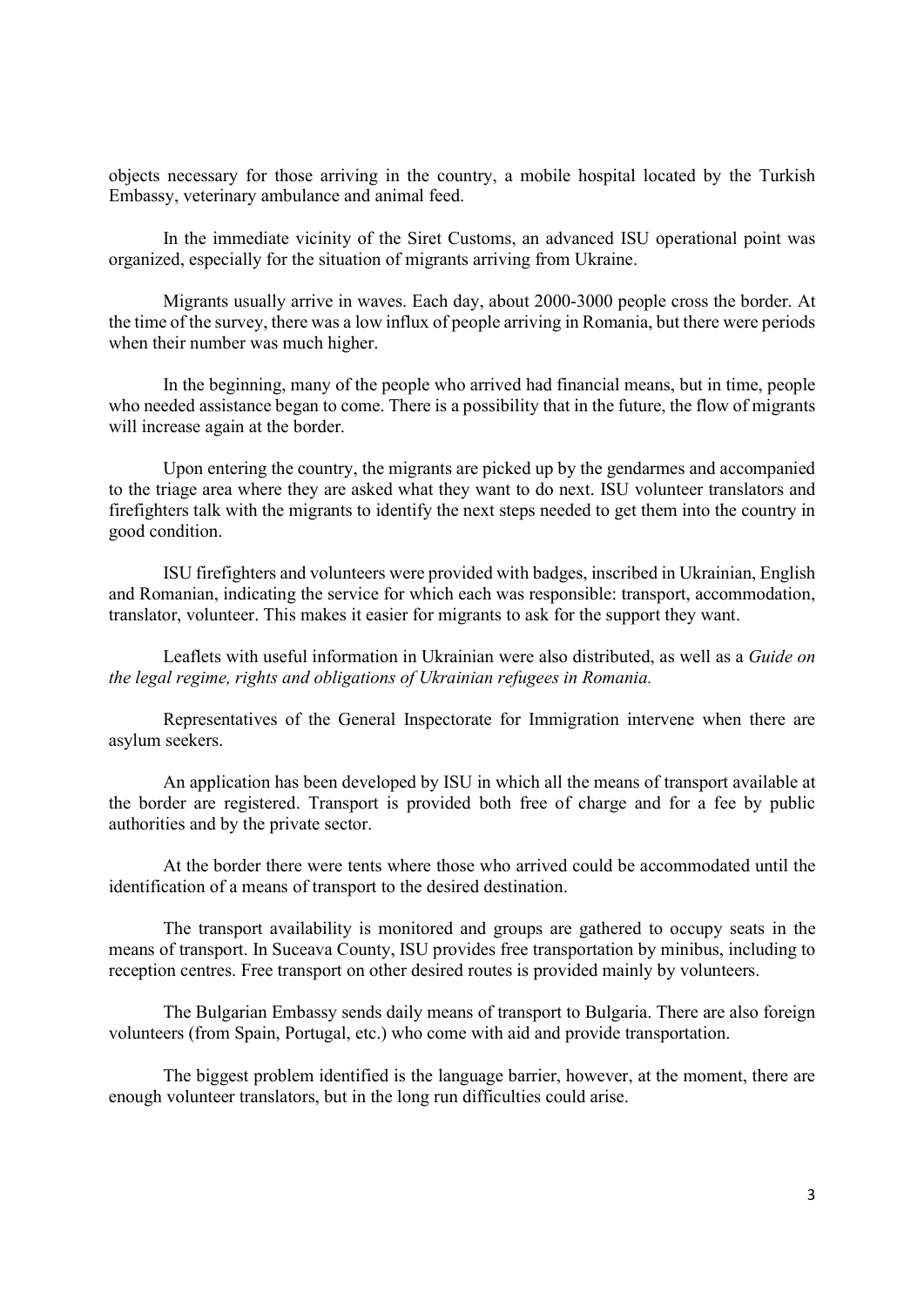Regarding the medical assistance provided at the Siret border crossing point, there is the SMURD medical point, where a doctor and a nurse are constantly working, equipped with medicines and a 4-bed tent. At the same time, there are 3 other doctors and 4 nurses on standby, ready to intervene when necessary.

According to the SMURD doctor on duty, seconded for this mission, on the medical side, all the necessary equipment was available: 2 first aid crews under the coordination of the doctor, an intensive care vehicle which had the capacity to provide assistance for 2 people in serious condition or for 4 people in a condition of medium severity, an advanced medical point with 2 tents where there were 4 places available for persons in need of medical care.

If an ambulance leaves with a patient, one will remain available at the border crossing. In Siret there is a hospital where patients can be transported in a matter of minutes.

To date, there have been no serious medical cases or injuries. In general, medical care is provided to children who are exhausted or malnourished. During the investigation, the doctor on duty provided medical assistance to a child, who was then fed and provided with a place to rest.

No people with symptoms of poliomyelitis were identified by the medical staff. According to the information available, the situation regarding poliomyelitis is not extremely serious at this time in Ukraine.

In case of such suspicions, the persons will be sent to the hospital and the Public Health Directorate will be informed.

If public health problems are identified, two representatives of DSP Suceava are available to act accordingly.

Psychological assistance is also provided.

## 3. Siret Stadium Camp

The Siret Stadium camp has a capacity of 422 seats, and at the time of the investigation only 10 people were accommodated. Migrants are accommodated in the camp for short periods of time (24-48 hours), mostly for processing the necessary documents for those arriving without documents and until the identification of a means of transport, according to the needs.

The camp was equipped with:

- tents with beds, mattresses, televisions, internet connection, radiators, lighting;
- containers with bunk beds, sinks, lighting and electric heaters;
- toilets;
- showers;
- storage place for objects;
- medical point with doctor seconded by DSP, equipped with medicines.
- ambulance;
- fire extinguisher;